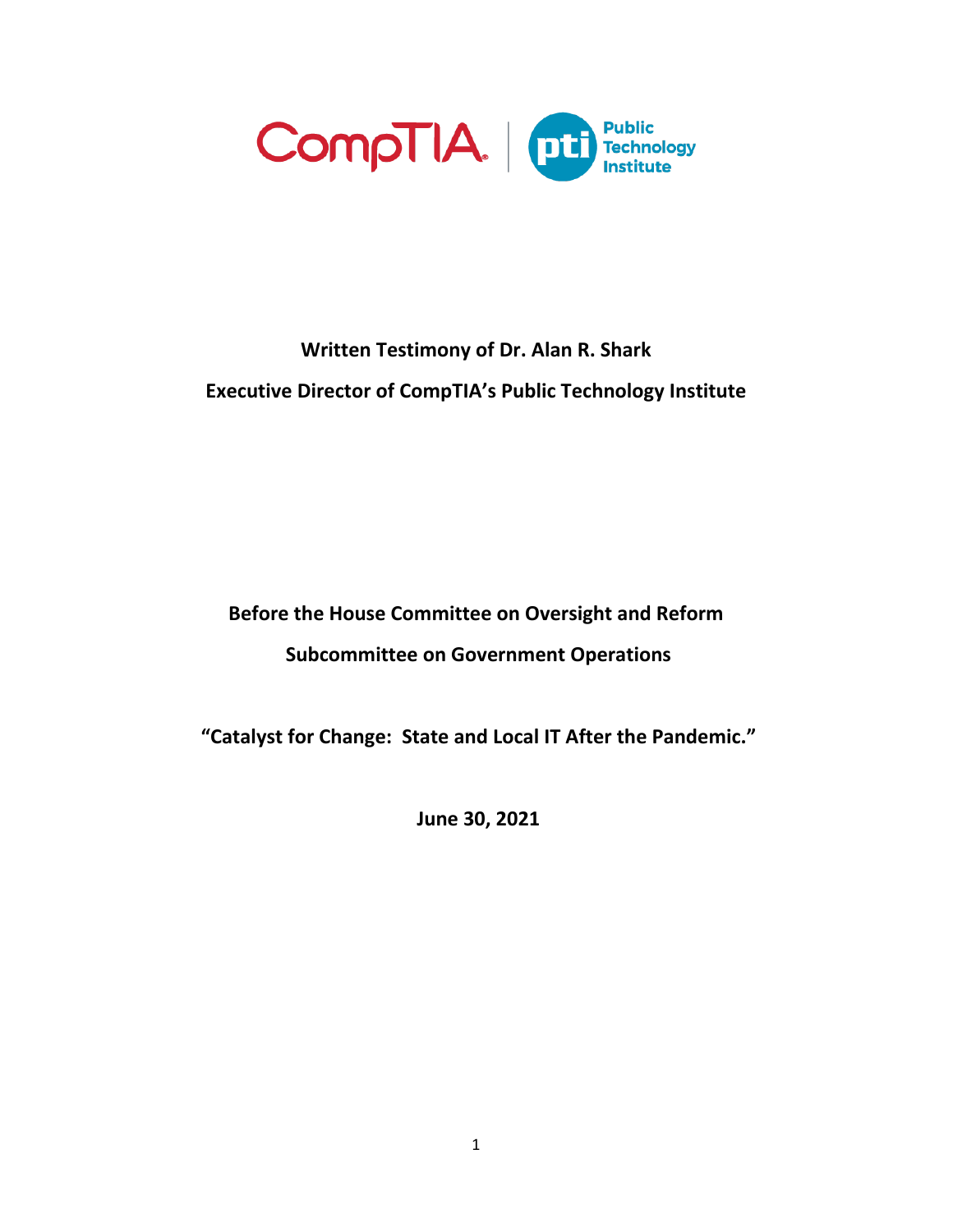#### **Chairman Connolly, Ranking Member Hice, and Members of the Subcommittee:**

Thank you for the invitation to testify today to discuss, in particular, how local governments, on the frontlines of unprecedented events such as the pandemic have fared – and more importantly, lessons learned and what can be done by the Federal government to help ensure our frontlines of communications and services receive the needed support for possible future occurrences. It is my hope to further elaborate on local governments as catalysts for change.

Allow me to begin by defining the lenses in which I view the topics at hand. I bring to this discussion some 30 years of experience and even as of today I wear multiple hats that enable me to address this critical and timely issue. Currently I serve as the executive director of the Public Technology Institute (PTI) and have served in this capacity since 2004. PTI was formed in 1974 by numerous groups such as the National League of Cities, the National Association of Counties, and the International City and County Managers Association to name just a few. Our mission has always been to assist through programs and services and provide thought and action leadership on appropriate uses of current and emerging technology for cities and counties throughout the nation – regardless of size. In 2019 PTI merged with the Computing Technology Industry Association better known as CompTIA. CompTIA is a leading voice and advocate for the \$5 trillion global information technology ecosystem; and the estimated 75 million industry and tech professionals who design, implement, manage, and safeguard the technology that powers the world's economy.

Through education, training, certifications, philanthropy and market research, CompTIA promotes industry growth; the development of a highly skilled workforce; a commitment to creating an environment where innovation happens, and the opportunities and benefits made possible through technology and available to all. CompTIA is has become a highly respected vendor-neutral, independent source of information on a wide range of technology topics, including cybersecurity; education, training, and certification of the global tech workforce; new and emerging technologies; legislation and policies affecting the industry and workforce data, development, and trends.

Finally, for the past 6 years I have served as Fellow and Chair for the National Academy of Public Administration's (NAPA) Standing Panel on Technology Leadership. I should also add that for the past 12

2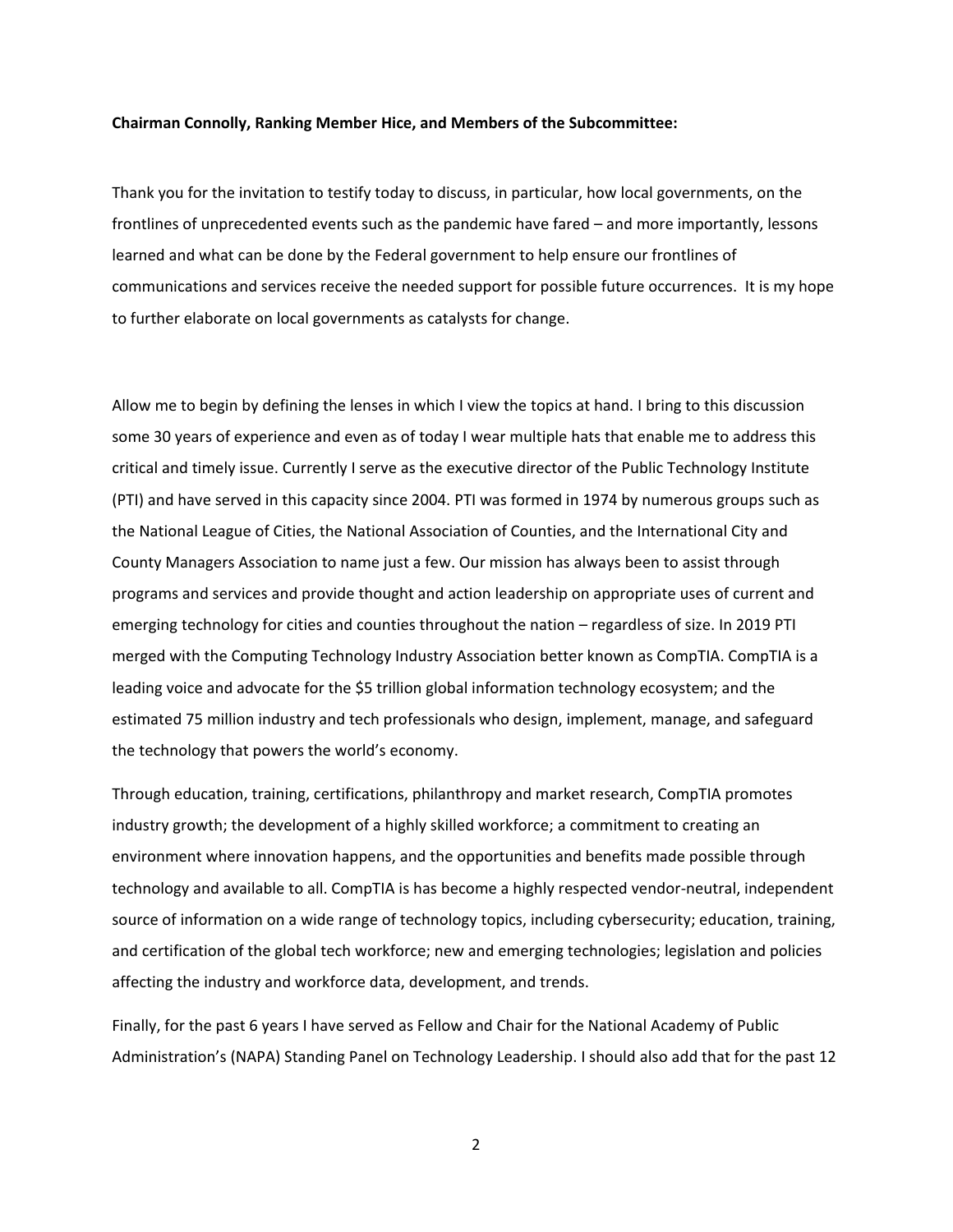years I have taught a master's level course on "Technology and Public Administration" – most recently at the Schar School at George Mason University.

My comments today represent my own views and are derived in part from PTI's and CompTIA's research as well my direct experiences working daily with public managers and technology leaders in local governments across the nation.

## **Summary: What the pandemic revealed:**

The pandemic brought local governments together in ways never experienced before – and most were able to pivot to a comprehensive remote environment in a remarkable period of time. It must also be pointed out the vendor community stepped up in near warp-speed too and assisted in many critical ways where many public-private partnerships were formed and accelerated. Cities and Counties across the nation stepped up to provide citizens with enhanced website offerings, developing apps, and the expanded use of social media outreach to share the latest COVID information in addition they developed registration systems for testing and vaccinations, pivoted many in-building services to digital citizen outreach services offered 24/7. And they did this all while supporting a near-remote workforce.

Despite all the dramatic and positive gains not every entity fared the same – the pandemic exposed weaknesses and serious short and longer term vulnerabilities. It also demonstrated the need for greater IT modernization and resiliency. The pandemic also laid bare the gaps in IT staff and competencies, and cybersecurity protections. For example, when everything pivoted to digital, it paved the way for greater cyber incidents leading to costly ransomware attacks.

The pandemic underscores the need to address on-going and newly found local government deficiencies regarding digital infrastructure and the growing costly attacks from cyber criminals who are targeting cities and counties. These criminal activities have greatly increased as more local government services are now online.

We must also recognize not only the vital role technology plays and will continue to play in government – but we must also recognize the human factor. Tools are nothing without able mechanics and similarly, technology is but a highly sophisticated set of tools that require humans to master their new and growing toolboxes.

In all, I wish to point out 5 major areas of concern, they are:

- 1. IT Modernization is still lacking in providing greater digital services directly to citizens. IT modernization must also include a focus on addressing the need for greater agility and resiliency.
- 2. Pressing need for enhanced intergovernmental relations. We all have so much to share, learn, and coordinate – yet we continue to be stuck in silos.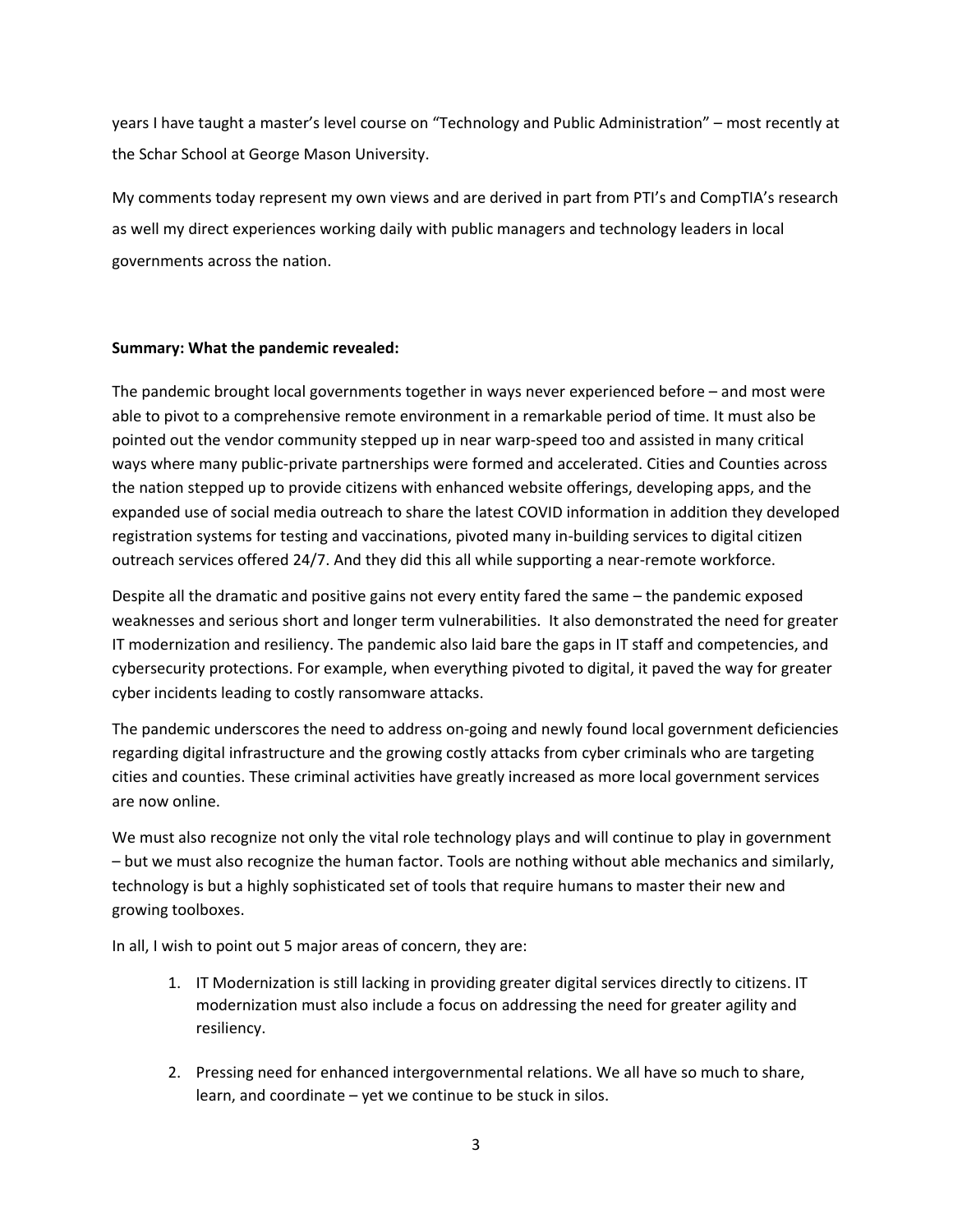- 3. Significant Cyber threat protection Both in terms of *Prevention* and *Remediation*.
- 4. Abundant need for professional development and certifications aimed at existing staff.
- 5. Actively address manpower shortages requiring more creative approaches to recruitment and retention in IT-related positions.

# **IT Modernization is still lacking and in providing greater digital services directly to citizens. IT modernization must also include a focus on addressing the need for greater agility and resiliency.**

As the pandemic grew, local governments had little choice but to pivot towards online services critical to maintaining government operations and connecting with citizens. Despite all the dramatic and positive gains not every entity faired the same – the pandemic exposed weaknesses and many local governments were forced to remain open in order to serve its citizens. Local government leaders tell us that they are somewhat aware of some of the new funding opportunities that are aimed at generally helping local governments but are unclear just how they can be used for technology modernization. They further state that they see many rules and regulations that often conflict with the funding agency/source. At the very least it would make sense for someone to step in and clarify how IT spending at the local, level can be applied for and clear up the various reporting rules and regulations.

Speaking for myself, I believe the proposed *State and Local Digital Service Act of 2021* would greatly assist local entities in applying for grants aimed at IT modernization. From what I have viewed thus far the proposed Act provides guidance and funding for state and local governments to form digital service teams focused on delivering fair and effective public services. My only concern is that funds have a tendency to go to the states first with little left to be carved up among the many thousands of cities, counties, townships, and Tribal governments. My fear is the legitimate collective needs of all these entities exceeds however generous, the Bills proposed funding.

Often left out of legislative remedies and funding discussions is the fact that local governments are largely on the front lines of citizen engagement and serve as agents for state and federal program information and services.

# **Pressing need for enhanced intergovernmental relations. We all have so much to share, learn, and coordinate – yet we continue to be stuck in silos.**

Prior to 1996, the Advisory Commission on Intergovernmental Relations (ACIR) served as both a forum for intergovernmental dialogue and as a neutral analytical commission, much like the Congressional Budget Office that published reports and guidance on how to create partnerships across the different levels of government. Today with the growing sophistication of technology and policy there has never been a greater need to restore and improve upon the ACIR. Based on my personal experience, I would strongly support H.R. 3883, the *Restore the Partnership Act* in its current form. We simply need more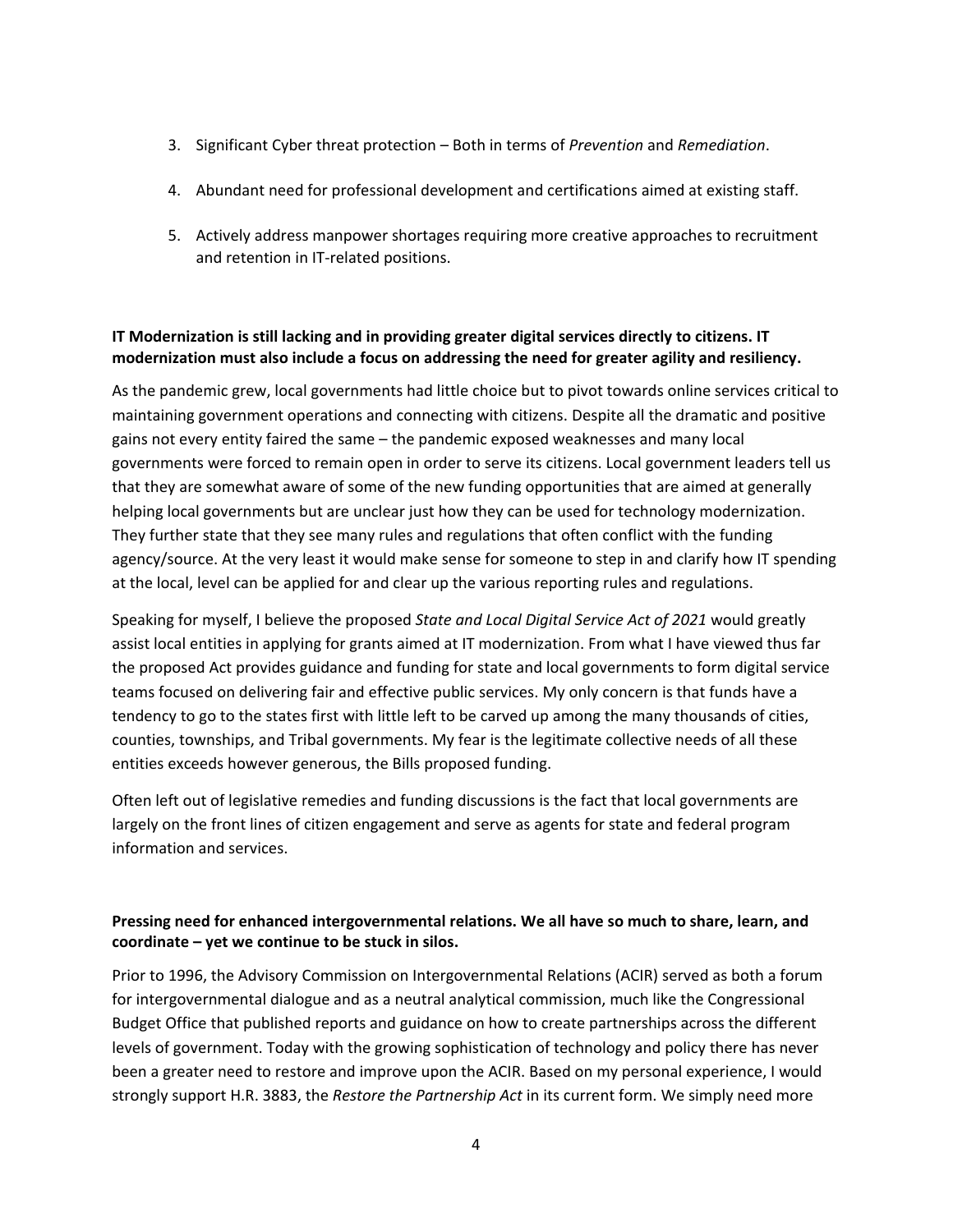effective means of communications across all levels of government and to be able to share collective needs, concerns, review policy and legislative, and judicial implications across all lines of government. I find the accountability section of the proposed Act to be enlightened and sorely needed. I believe when the ACIR was abandoned, it was argued that the Office of Management and Budget (OMB) would assume much of the ACIR functionality, albeit more streamlined. However, this responsibility never materialized and thus the needs and opportunities have only increased dramatically over the years.

#### **Significant Cyber threat protection – Both in terms of Prevention and Remediation.**

The Federal Bureau of Investigation's Internet Crime Complaint Center logged 791,790 complaints of suspected internet crimes last year — an increase of more than 300,000 complaints from 2019. Reported losses exceeded \$4.2 billion. Unfortunately, there is no requirement that local governments report cybercrimes unless personally identifiable information has been breached. I am personally aware of many ransomware attacks and sadly they are clearly on the increase, are demanding greater sums of money via Bitcoin, and to add to the pressure to deliver – the criminals are starting to expose sensitive record of public employees and residents.

According to a published report in March 2021, by Comparitech, over the last few years, ransomware has become a huge cause for concern for all kinds of organizations. For governmental entities, it can mean extended downtime, lost files, and the inability to access key infrastructure and services. This includes 911 services and utilities. The report's researchers found a total of 246 separate ransomware attacks were carried out on government agencies in the last three years (from 2018 to 2020). These have potentially impacted over 173 million people and may have cost \$52.88 billion.

Cyber security has three main components, appropriate and necessary tools to prevent cyberattacks including on-going cyber awareness training; necessary tools and procedures to remediate if an attack occurs by at least having safe back-ups; and finally skilled and certified IT professionals who have been trained and updated on the very latest types of attacks and best practices. Many local governments were able to utilize CARES Act funding and now are contemplating the American rescue Plan Act – though there are no specifics related to cyber security. We all need to remind local governments that this is a resource that should be targeted in part for cybersecurity.

PTI's parent organization, CompTIA is on record in supporting the *State and Local Cybersecurity Improvement Act of 2021*. This important legislation will provide the Department of Homeland Security the tools, authority, and funding it needs to advance its cyber mission. CompTIA believes this legislation

5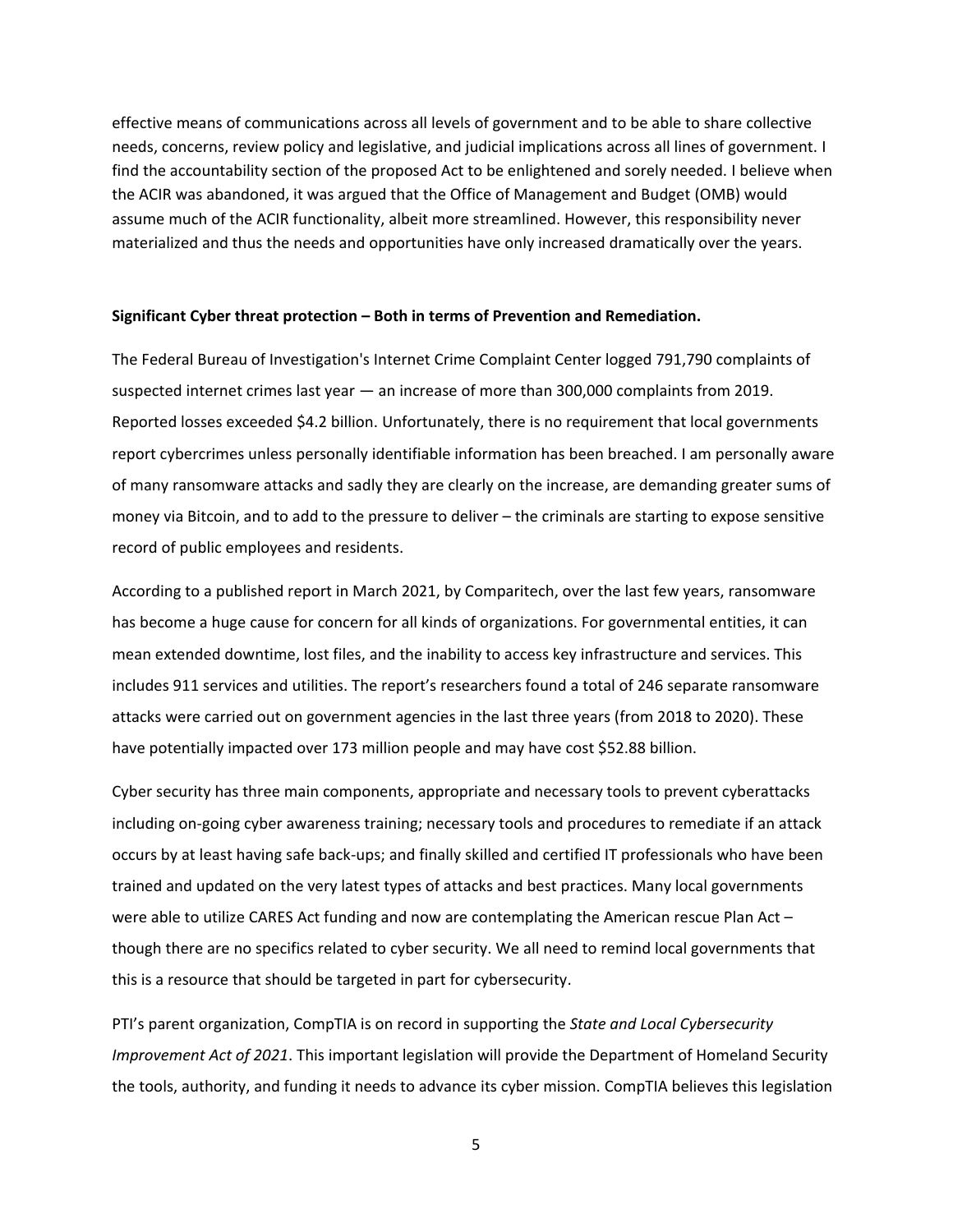can significantly impact the ability of state, local and tribal governments to deter ransomware and other cybersecurity attacks.

#### **Abundant need for professional development and certifications aimed at existing staff.**

The pandemic exposed numerous deficiencies – including the lack of trained or certified IT staff to help counter the enormous burdens placed on IT system integrity. IT staff have evolved into a profession and like any worthy profession there is an on-going need to train and certify just as is expected with public safety, pilots, CPA's and more. The pace of change in IT is nothing short of dizzying and requires the need for staff professionals to keep up on the latest tech developments.

There are numerous certification programs from which to choose including such broad areas as IT Fundamentals, Cybersecurity, Cloud, Infrastructure, Professional skills. Local governments when faced with uncertain financial outcomes due to a crises such as the great recession of 2008-2009 and the pandemic are the first to cut training and travel. More must be done to encourage current IT professionals by supporting IT certifications and other forms of IT training and development. Research has found that when government entities are viewed as investing in their professional staff – a greater sense of commitment, job satisfaction, and increased productivity can be expected.

## **Actively address manpower shortages requiring more creative approaches to recruitment and retention in IT-related positions.**

Research as shown there is an IT manpower gap – and this was well before the pandemic which has only exacerbated the situation. Making matters worse is the fact as the economy recovers many IT professionals are leaving local government for higher paying jobs in the private sector. Any incentives that would keep qualified IT professionals in place would be welcomed.

Apprenticeships can play a role in growing the next generation of talent in these government IT departments. They increase retention, attract diverse talent, and provide a reliable talent development strategy. To date CompTIA has played a leadership role in promoting apprenticeships in IT.

Today's economy is increasingly dependent on the technology industry to generate economic growth and the skills gap is a significant hurdle. In 2020, the technology industry contributed nearly \$2 trillion to the U.S. economy and employed more than12 million workers. However, there were also nearly 4 million tech job openings. These findings, coupled with the recent calls by the White House to build a diverse and accessible talent pipeline to strengthen our nation's supply chains, demonstrate the urgent need for Congress to work quickly to address this important matter.